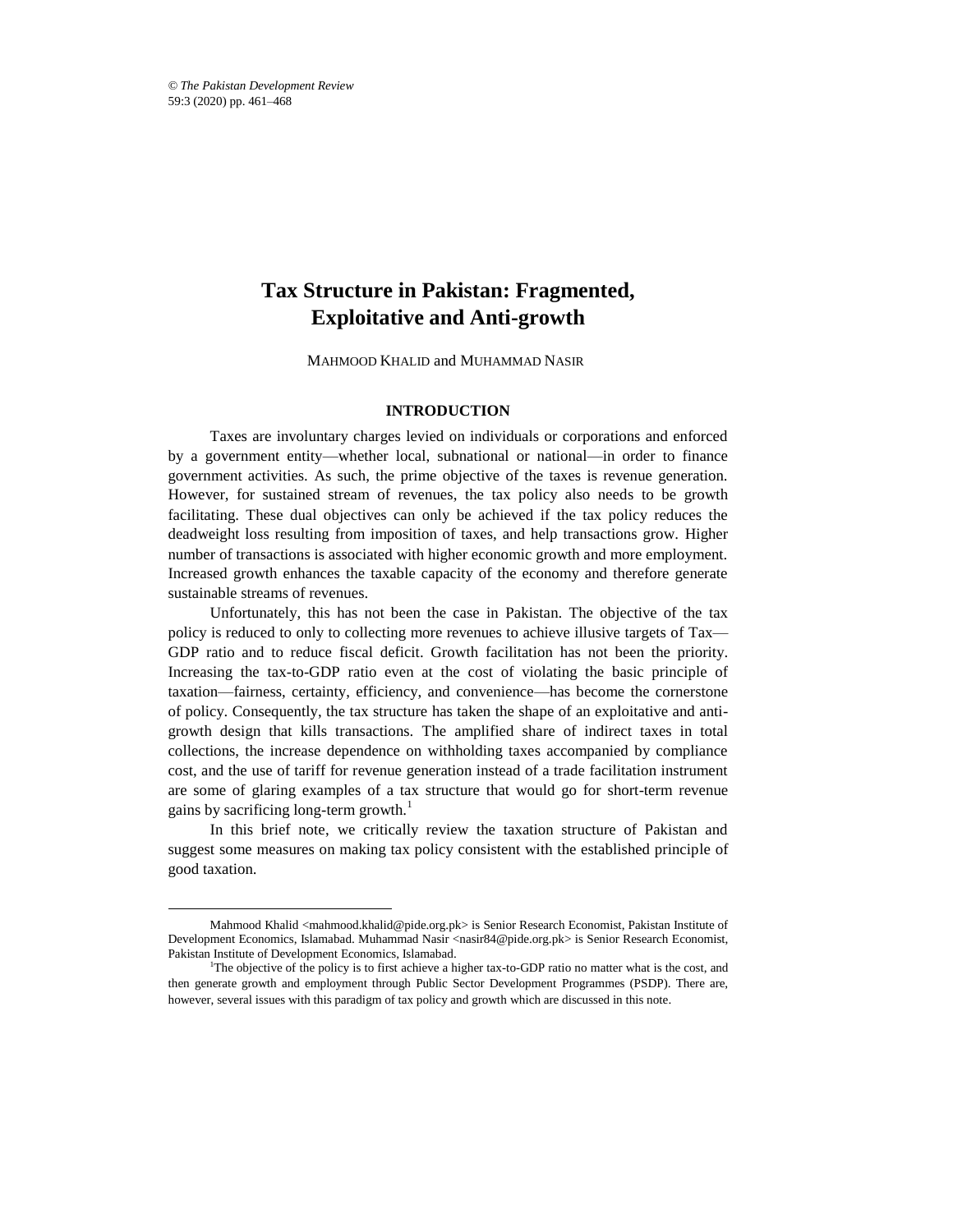## 462 *Khalid and Nasir*

## **LEGISLATIVE TAX STRUCTURE IN PAKISTAN**

In Pakistan, resource mobilisation takes place at the federal and provincial government levels. Main taxes are broadly differentiated in direct and indirect taxes (with surcharges included in the indirect taxes). As per the constitution of Pakistan, the taxes for collection for different tiers of the governments are defined as shown in Table 1.

## Table 1 *Tax Structure by Legislation for Pakistan*

| Tax Structure by Legistation for Pakistan |                                         |                             |  |  |  |  |
|-------------------------------------------|-----------------------------------------|-----------------------------|--|--|--|--|
| Level of Government                       | <b>Direct Taxes</b>                     | <b>Indirect Taxes</b>       |  |  |  |  |
| <b>Federal Government</b>                 | Income Tax                              | Sales Tax                   |  |  |  |  |
|                                           | Corporation Tax                         | <b>Excise Duty</b>          |  |  |  |  |
|                                           | Wealth Tax                              | <b>Import Duty</b>          |  |  |  |  |
|                                           | <b>Property Taxes</b>                   | <b>Export Duty</b>          |  |  |  |  |
|                                           |                                         | Gas and Petroleum Surcharge |  |  |  |  |
|                                           |                                         | Foreign Travel Tax          |  |  |  |  |
| Provincial Government                     | Land Revenue                            | Sales Tax on Services       |  |  |  |  |
|                                           |                                         | <b>Stamp Duty</b>           |  |  |  |  |
|                                           | Urban Immovable Property Tax            | Motor Vehicle Tax           |  |  |  |  |
|                                           | Tax on Transfer of Property             | <b>Entertainment Tax</b>    |  |  |  |  |
|                                           | Agriculture-Income Tax                  | Excise duty                 |  |  |  |  |
|                                           | Capital Gains tax                       | Cotton fee                  |  |  |  |  |
|                                           | Tax on Professions, trades and callings | <b>Electricity Duty</b>     |  |  |  |  |

*Source:* The Constitution of Pakistan; Fourth Schedule-legislative List.

## **TAX STRUCTURE AND ITS IMPLICATIONS**

#### **Tax Composition**

The share of indirect taxes (and surcharges) has been more than share of direct taxes in the consolidated (federal and provincial) revenue resources. This put excess burden on the economy as indirect taxes create distortion in the resource allocation. The share of direct taxes were just 25 percent of the consolidated revenues in 1949-50, 33 percent in 1959-60, and subsequently reduced to just 14-17 percent in the 1970s (Ahmed and Rashid, 1984). However, in the later periods efforts were made to cover for this deficiency. As noted by Fatima and Qazi (2001), the emphasis of fiscal policy in 1990s was to increase the share of direct taxes in tax revenue, which eventually did increase a bit, but the overall tax-to-GDP ratio could not be increased. As of fiscal year 2019-20, the ratio of direct taxes in the total taxes is 32 percent out of which 70 percent are collected in a withholding basis (which defies the Direct Tax claim).

## **Taxation Principles**

 $\overline{a}$ 

A good tax system need to be least distortionary, has ease of collection, doesn't discriminate and is politically acceptable. Most experts are of the view that Pakistan's tax policy is not based on these well-known and clear principles.<sup>2</sup> Ad-hoc tax revenue

<sup>2</sup> See Haque, *Macroeconomic Research and Policy Making: Processes and Agenda* https:// www.pide.org.pk/pdf/Macroeconomic-Research-and-Policy-Making-Processes-and-Agenda-Dr-Nadeem-ul-Haque.pdf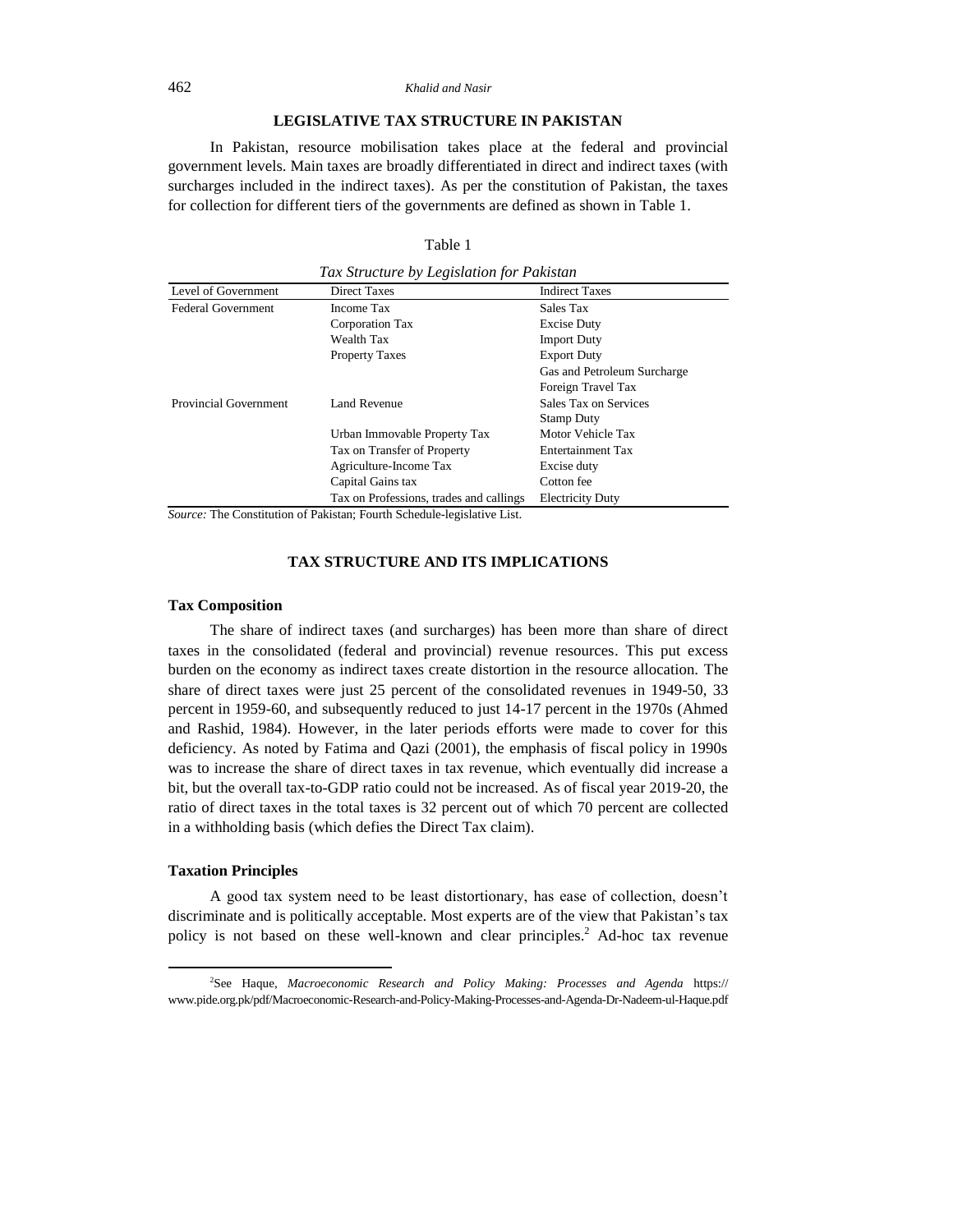enhancing measures through SROs and mini-budgets have developed a complex tax system that confounds principles of rational tax policy. FBR sets an ambitious target and to chase that number arbitrary measures are taken which create uncertainty that eventually kills transactions. These unrealistic targets cannot be achieved without enhancing the taxable capacity of the country; instead these are stifling the economic activity. 3

The current tax structure in Pakistan is regressive in nature and is in contrast to the fairness principle of tax policy. Frequent changes in policy and rates make the environment very uncertain especially for potential investors. The reliance on indirect taxation and withholding regimes increase the compliance cost for the tax payers (especially business). Similarly, excessive documentation requirements increase transaction cost. Together, these make the tax policy inefficient and inconvenient.

This situation calls for tax reforms. There have been 16 Tax Reforms efforts since independence. The unmet need for more reforms considering inelastic structure and low tax collection from the economy warrants a critical analysis of the history of reforms and the subsequent outcomes.

#### **Excessive Withholding Regime**

As an extractive practice FBR has been able to switch burden of collection to those doing transactions and can be forced to collect withholding taxes on behalf of FBR. About 70 percent of tax revenue is collected through withholding tax agents such as banks, utilities, telecom etc. placing the burden of collection on these businesses and increasing their business costs (Figure 1). While these withholding taxes may provide an easy source of collection for Federal Board of Revenue (FBR), they make the tax system incredibly complex for the taxpayers. This also questions the role of FBR as a tax collecting authority.



**Fig. 1. Share of WHT in Income Tax and Total Tax Revenue**

*Source:* Author's estimation based on data from FBR Website.

 $\overline{a}$ 

<sup>3</sup> See Haque, N. Kill Transactions, Kill Economic Growth https://medium.com/@nadeemhaque/killtransactions-kill-economic-growth-5b45ae75abc1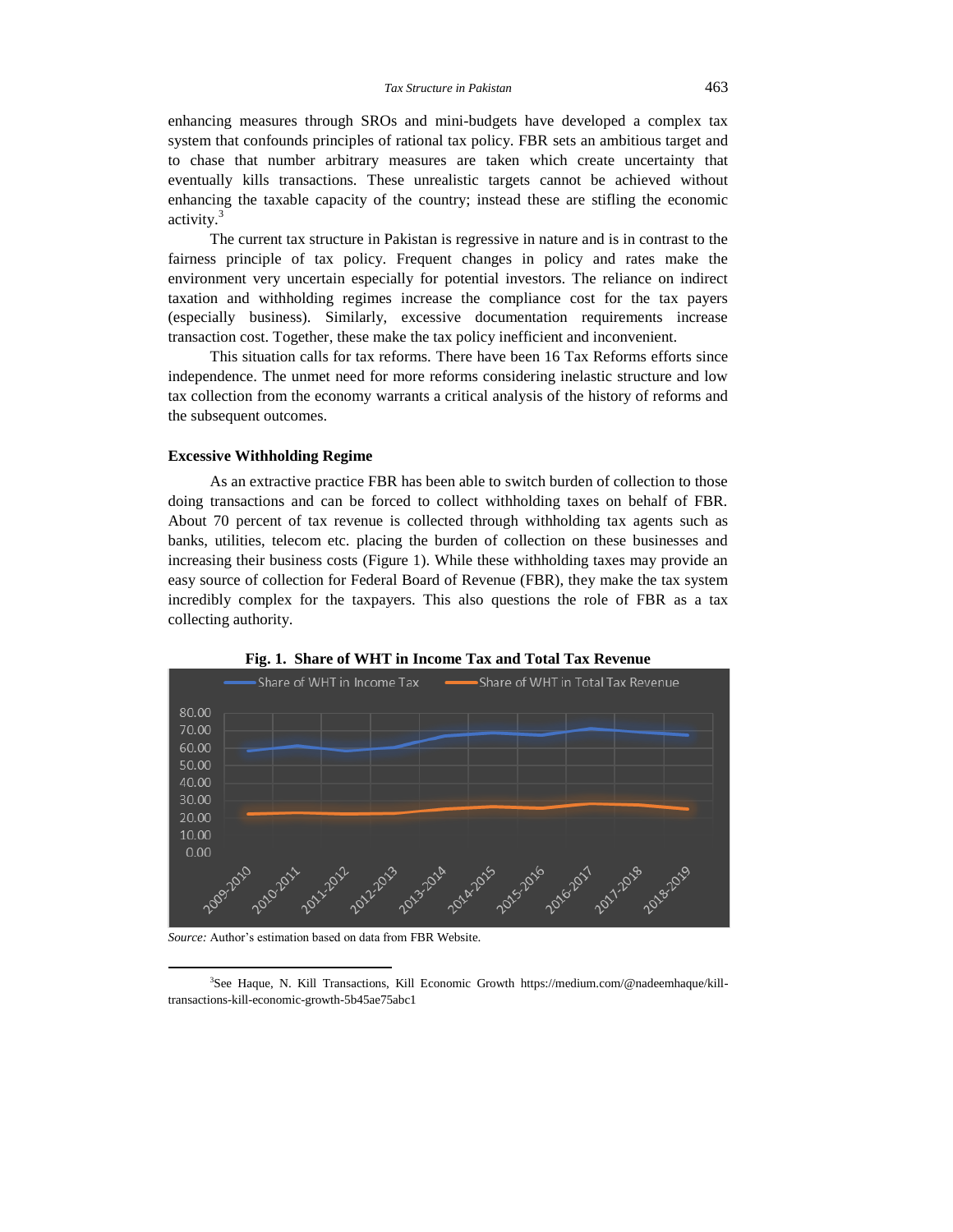#### 464 *Khalid and Nasir*

A recent report titled "Growth Inclusive Tax Policy: A Reform Proposal" by the Macroeconomics Section of PIDE estimates that there are about 35 out of a total of 82 Withholding taxes in Income Tax, five hundred ninety-six out of total 821 in domestic sales tax lines; 42 out of 97 for sales tax on imports, 37 out of 95 in case of customs and 09 out of 37 in case of Federal Excise Duties which contribute less than 1 percent in their respective revenue heads. The report further estimates that about 11.14 Billion rupees of compliance cost of these taxes and 0.24 Billion FBR cost of collection is saved if these taxes are not levied. Further if these taxes are not levied, businesses would reinvest them to expand, then the overall impact would be more economic activity resulting in even more tax collections than that forgone. But unfortunately, while policies are made, no one notices the loss to economic growth and job creation due to these adverse tax measures.

# **High Compliance Cost**

Current withholding regime and other documentation drives by FBR are counterproductive because of higher cost of compliance. This cost consists of the number of hours required for record keeping, tax planning, and forms completion and submission. It takes around 577 hours (per year) to complete the tax payment process in Pakistan compared to the world average of 108 hours. Adding this to the high number of payments (47) tremendously increases the average tax burden in the country (Nasir, et al. 2020). In such a non-conducive environment, any documentation drive would kill transactions and with it any hopes of increasing economic growth and sustainable revenue streams.

## **Fragmented Tax System and Growth**

Tax basis are fragmented with services subject to taxes at the provincial level and goods at the federal level. There is also variation in rates (from 1 percent to 17 percent), in addition to several specific exemptions. The standard rates on services also vary between provinces. In Baluchistan and KPK it is 15 percent, in Punjab it is 16 percent and in Sindh it is 13 percent. Such fragmentation and exemptions also add to the existing uncertainty. <sup>4</sup> This fragmented and contentious tax policy has resulted in decline of long term growth and productivity. These measures multiply as unrealistic targets are chased with mini budgets every quarter. The study further identifies that the policy priority has been to increase tax-to-GDP ratio thus leaving growth and employment to an outcome mainly produced from Public Sector Development Programmes (PSDP).<sup>5</sup> Arbitrary and frequent tax changes have created an environment of uncertainty (Nasir, et al. 2020).

## **Complex Taxation Structures**

 $\overline{a}$ 

Pakistan ranked 161st among 190 economies for "paying tax" indicator in the 2020 Doing Business Report. The low performance for this indicator is due to the complex tax system and high tax compliance costs (The World Bank Report, 2019). PIDE report (2020) identifies that the number of complaints received at FTO have been

<sup>4</sup> See Huzaima & Ikram, Overcoming fragmented tax system, *Business Recorder*, October 19, 2018.

<sup>5</sup> PIDE has already developed a book (Haque et al, 2020) as well as a policy viewpoint on the subject to note that our growth policy remains framed in the now obsolete Haq/HAG model.

https://forms.gle/UCqHjnwU4AZPPYXRA

https://pide.org.pk/pdf/Policy-Viewpoint-11.pdf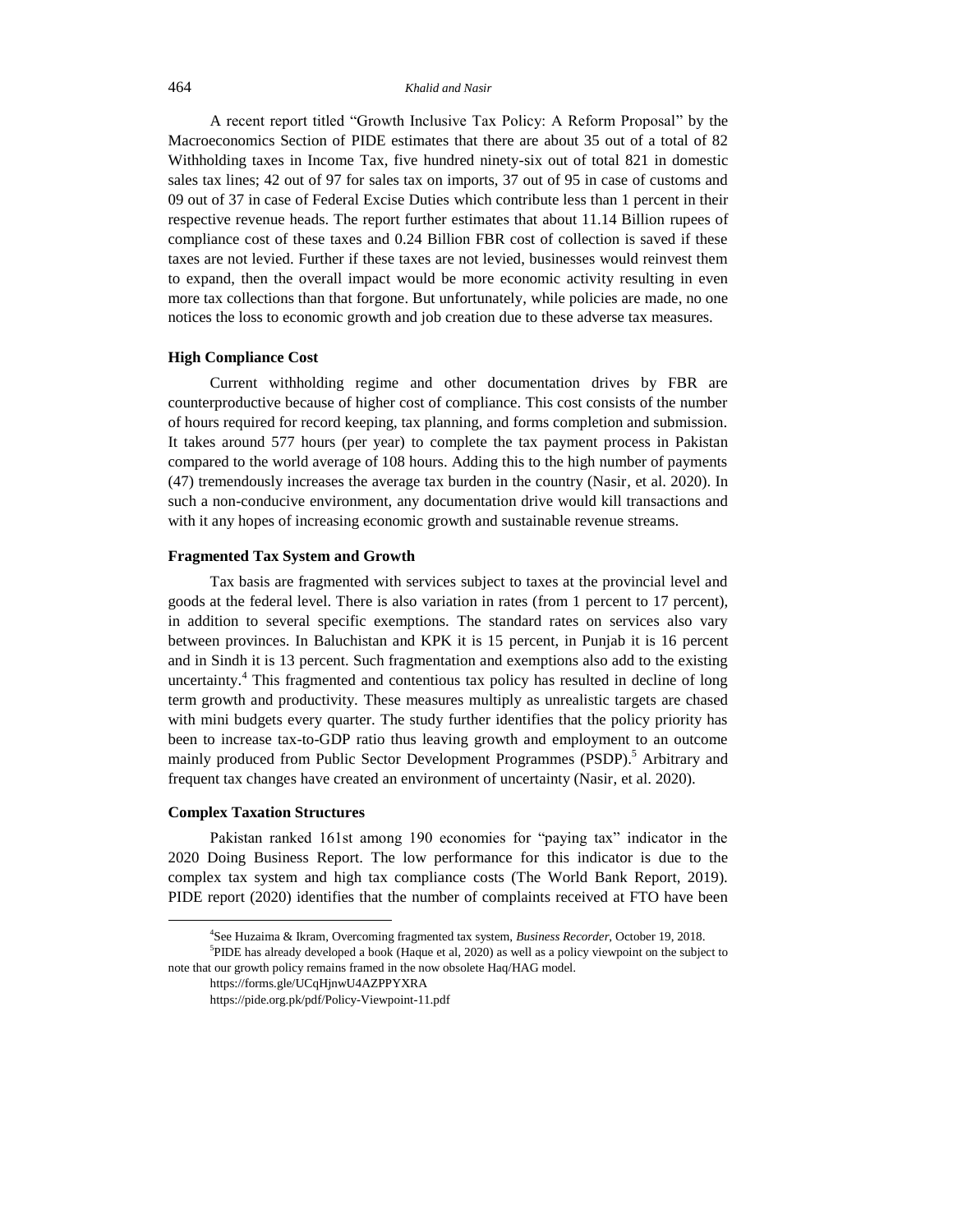increasing over time (see Figure 2 and Table 2). Out of the total cases decided in 2019 a total of 66 percent complaints were in fact accepted. Statutes and Regulation of FBR are provided in 34 documents besides the clarifications and notifications (15 Acts, 11 ordinances and 8 Rules). For example, only the Income Tax Ordinance 2001 Amended up to December 31st, 2019 have 634 pages of pure legal language. This makes businesses to rely on tax Accountants and lawyers which is costly; requires time and may result in double bookkeeping and prolonged process of rights claim.



**Fig. 2. Complains Received by FTO (2011-2019)**

The practice of refund claims is also not pervasive in Pakistan due to low refund payback rate and fear of getting audited if refund claim is presented. The Doing business report of World Bank for Pakistan states that 50-70 percent of all VAT refund cases are subject to an Audit.

| <i>ivaniver v</i> Complaints for Each Tax Type |                      |     |            |         |       |  |  |
|------------------------------------------------|----------------------|-----|------------|---------|-------|--|--|
| Category                                       | Income Tax Sales Tax |     | <b>FED</b> | Customs | Total |  |  |
| <b>Refund Related Complaints</b>               | 1172                 | 381 |            | 127     | 1681  |  |  |
| Maladministration                              | 225                  | 210 | 6          | 52      | 493   |  |  |
| <b>Unnecessary Notices</b>                     | 58                   | 18  |            | 46      | 125   |  |  |
| Others                                         | 125                  | 30  | 4          | 52      | 211   |  |  |
| Total                                          | 1580                 | 639 | 14         | 277     | 2510  |  |  |

Table 2 *Number of Complaints for Each Tax Type*

*Source:* FTO Annual Report 2019.

# **Tariff as Instrument of Taxes or Trade Policy**

Openness is important for growth but in Pakistan there has been a policy of protection and that too on the basis of setting higher tariff. This has barred businesses to become competitive and rely on perpetual government assistance. Protectionism, especially for the manufacturing sector, is the standard policy of the government**.**  Manufacturers enjoy exemptions and concessions on the import of these items which if imported by others are liable to duties etc. The local manufactures neither developed their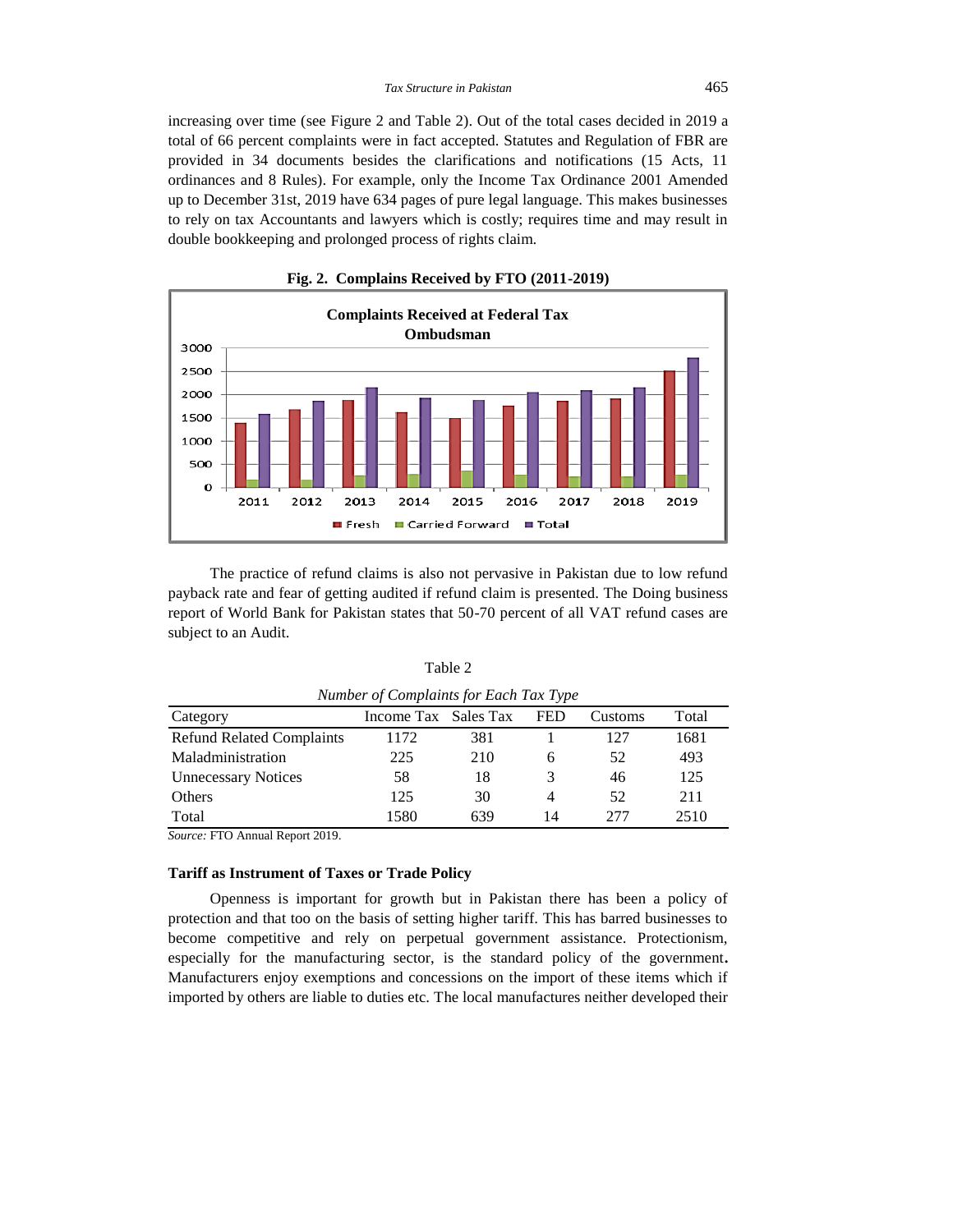capacity nor upgraded technology to bring in quality for their captive market (Nasir, et al. 2020). The unprecedentedly high (52-90 percent) duties on raw material reduce the share of manufactured goods in Pakistan as compared to those of India and Vietnam.

#### **Low Fiscal Resource Mobilisation**

Due to complex laws, primitive mechanisms for tax collections and high degree of discretion with the tax collecting authorities, the revenue collection is low and an impression of corruption and inefficiency for the tax collection authorities has emerged. Further, the tax base for almost all the taxes are narrow due to the wide ranging exemptions,<sup>6</sup> concessions and the presence of a black economy (Zaidi, 2005). The political economy angle of tax reforms reveals that vested interest groups at the helm of affairs and strong lobbies have been able to manage the tax-free ride at the cost of high deficits and others bearing the burden of higher indirect taxes. The lack of commitment by those making the polices, state capture by vested interest groups and wrong strategy of implementation of reforms have been the main reasons for such low fiscal resource mobilisation in Pakistan (Pasha, 1995).

## **Inefficient Tax Planning**

As an example PIDE report (2020) states that Income Tax code considers incomes in separate blocks. Further all types of incomes, required to have an advance tax, considers some these as fixed and final which is fundamentally wrong because the actual liability may be even much more. The actual tax liability should be evaluated at the end of the year where the returns will reconcile all advance payments. All incomes should be treated as income and should not be differentiated.

Increasing the number of filers has also become an obsession with FBR. Limited research is available on data of filers. Often the ones filing are actually not paying significant taxes along with it. To increases the number of filers, for the last couple of years, FBR has developed numerous discriminatory taxes to segment filers from nonfilers. From bank withdrawals to asset purchases non-filers are penalised through such transaction taxes. The Revenue collection has not increased but the distortion in transactions and asset prices have slowed down investment and the economy. The acceptance of transaction taxes and presumptive taxes from non-filers reduces the pressure to file. Overall distinction based on filer and non-filer through rate differential has not worked, rather it has established a premium for being non-filer.

## **Tax Expenditures**

 $\overline{a}$ 

There is a significant revenue loss from SROs based and under 5th, 6th, and 8th Schedules of tax codes. There has been hardly any economic appraisal of these waivers. The recent Tax Expenditure report by FBR identified that as much as Rs. 1.15 trillion

<sup>6</sup> Still agricultural sector, which contributes around 20 percent of the GDP, is not fully considered for agricultural income tax. Further, there are 0-rated industries/sectors such as textile industry, which enjoys a tax holiday for quite some time now and lastly the packaged and unpackaged food items such as tea, pulses, vegetable oil, etc. are also tax-exempt. Although the reformed GST which was floated in 2011 was supposed to include these items also, but it was not implemented.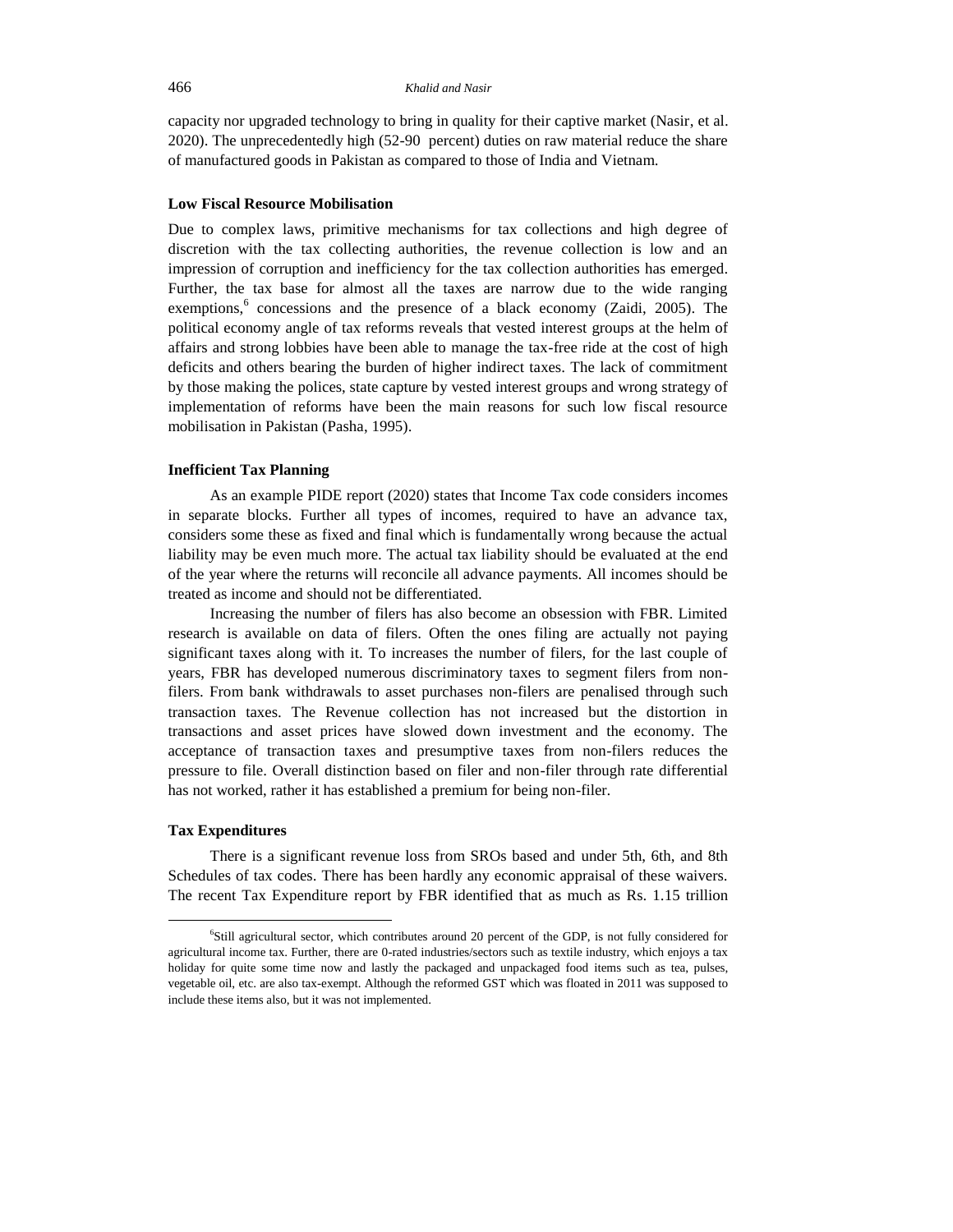was provided as exemptions in FY 2020, which was Rs. 972.4 billion in FY2019. These exemptions are increasing over time and are almost one third of the total revenues collected otherwise (Figure 3).



**Fig. 3. Tax Expenditure as Percentage of Collection for Various Taxes**

## **THE WAY FORWARD**

There is a clear need to have a transaction-facilitating policy rather than having one that kills transactions. The economy is shrinking because of this policy of suspicion on all transactions. Some measure that should make the policy growth-facilitating are as follows:

- A tax system must be simple and clear.
- It should not seek to tax different goods and services differently to allow all consumer and investment decisions to be based on market realities.
- Tax rates and policies should be stable and not changing in minibudgets every few months forcing all to speculate on tax policy.
- Those withholding taxes that contribute only meagerly but have higher cost of collection (compliance cost) should be abolished.
- The culture of SROs should be completely abolished.
- Tax expenditure are forgone revenues due to exemptions, concessions, and preferential treatments to particular industry, sector, or activity. Research is needed to assess which industry need such exemption and why? And for how long? Whether those that have been given these exemptions/concessions have achieved the desired results such as jobs creation and economic growth.

## **REFERENCES**

Constitution of the Islamic Republic of Pakistan [Pakistan], 10 April 1973, available at: http://www.pakistani.org/pakistan/constitution/

Fatima, Mahnaz and Ahmed, Qazi Masood (2001). Political economy of fiscal reforms in the 1990s. *The Pakistan Development Review*, *40*(4), 503–518.